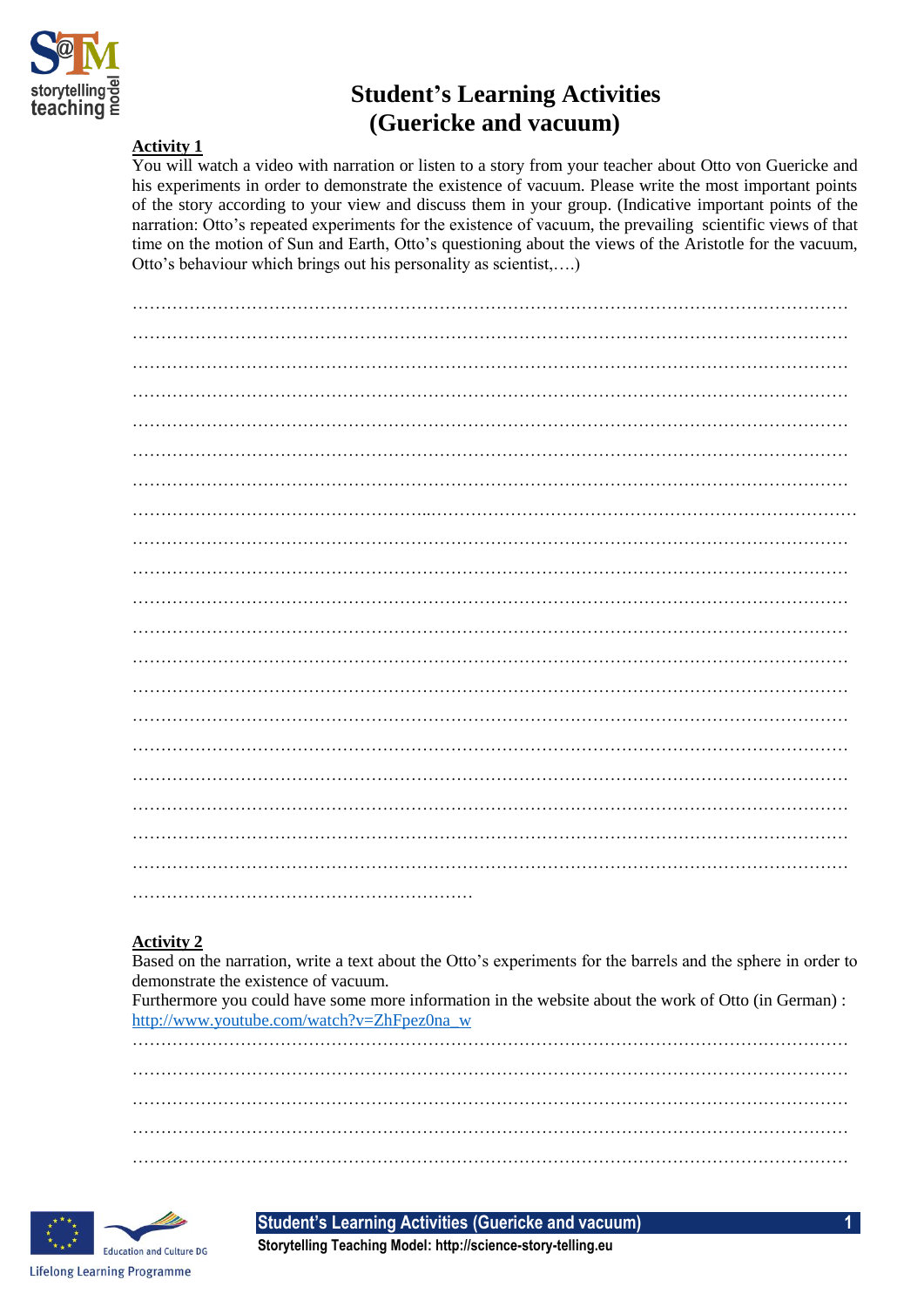

Activity 3<br>At http://www.youtube.com/watch?v=qL9viva4fI4 there is a modern version of Otto von Guericke's experiments (in German).

What are your thoughts on these?

# **Activity 4**

 $\overline{2}$ 

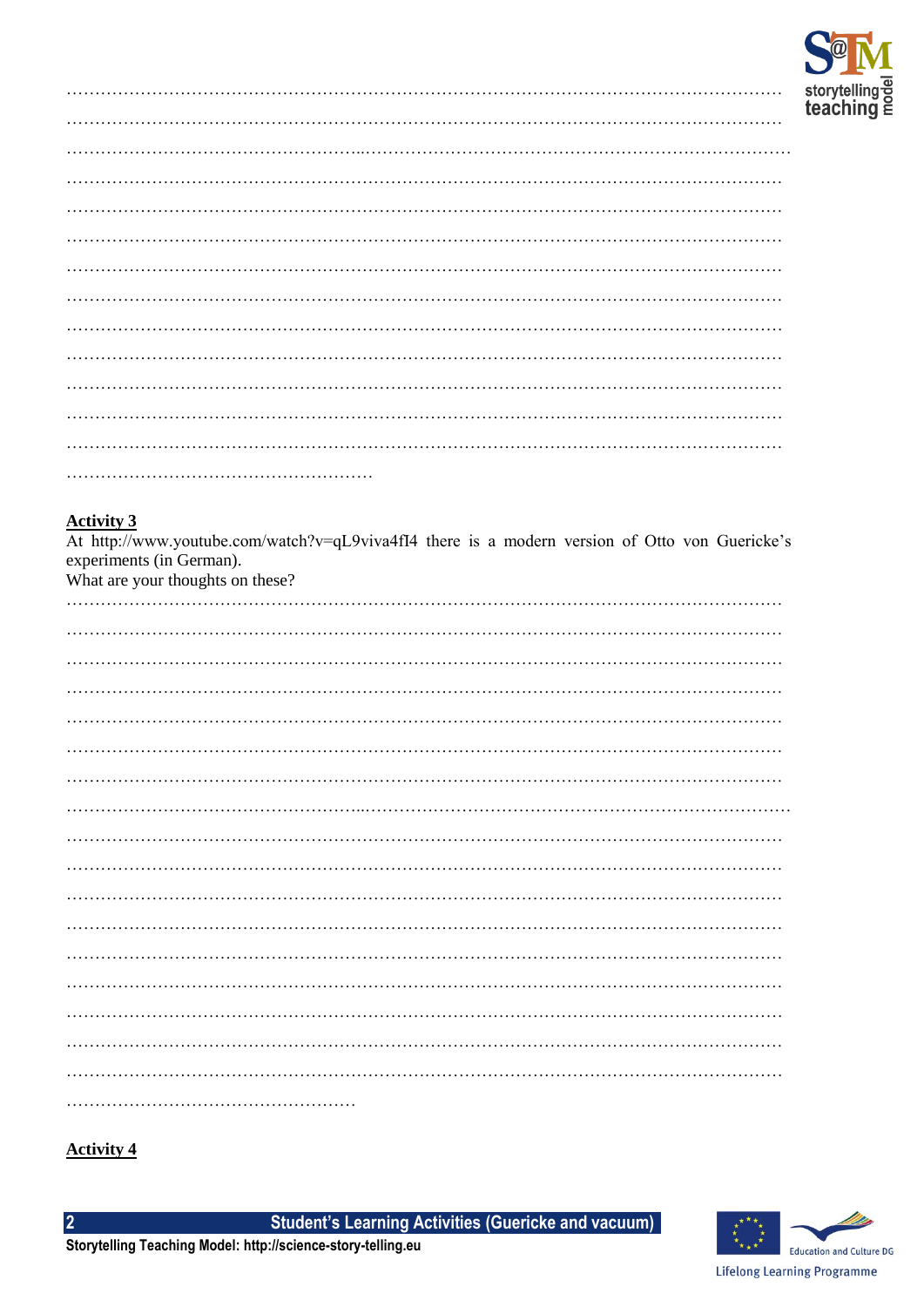

Using two hydraulic suction cups, please try to simulate the Magdeburg Hemispheres. How many **teaching**  $\boldsymbol{\Xi}$  members of your team were required to separate the two hemispheres?



#### **Activity 5**

The photograph bellow shows a hydraulic suction cup "glued" onto a plastic plate glass (plastic glass sheet). The commonly heard explanation is: "air weight pushes the rubber hemisphere on the surface." If the panel is reversed (with the suction cup hanging), what would consider as likely to happen? Please discuss your answer with other members from your group. Once all answers are discussed you will be provided by your tutor with an actual suction cup and a plate. Verify your prediction.



#### **Activity 6**

Please watch the experiment at [http://www.youtube.com/watch?v=YjfWTo75THs.](http://www.youtube.com/watch?v=YjfWTo75THs) It looks quite similar to the 'two hemispheres' experiment. What replaced the air removal pump? ……………………………………………………………………………………………………………… ……………………………………………………………………………………………………………… ………………………………………………………………………………………………………………

……………………………………………………………………………………………………………… ……………………………………………………………………………………………………………… ……………………………………………………………………………………………………………… ………………………………………………………………………………………………………………

………………………

### **Activity 7**



**Student's Learning Activities (Guericke and vacuum) 3**

**Storytelling Teaching Model: http://science-story-telling.eu**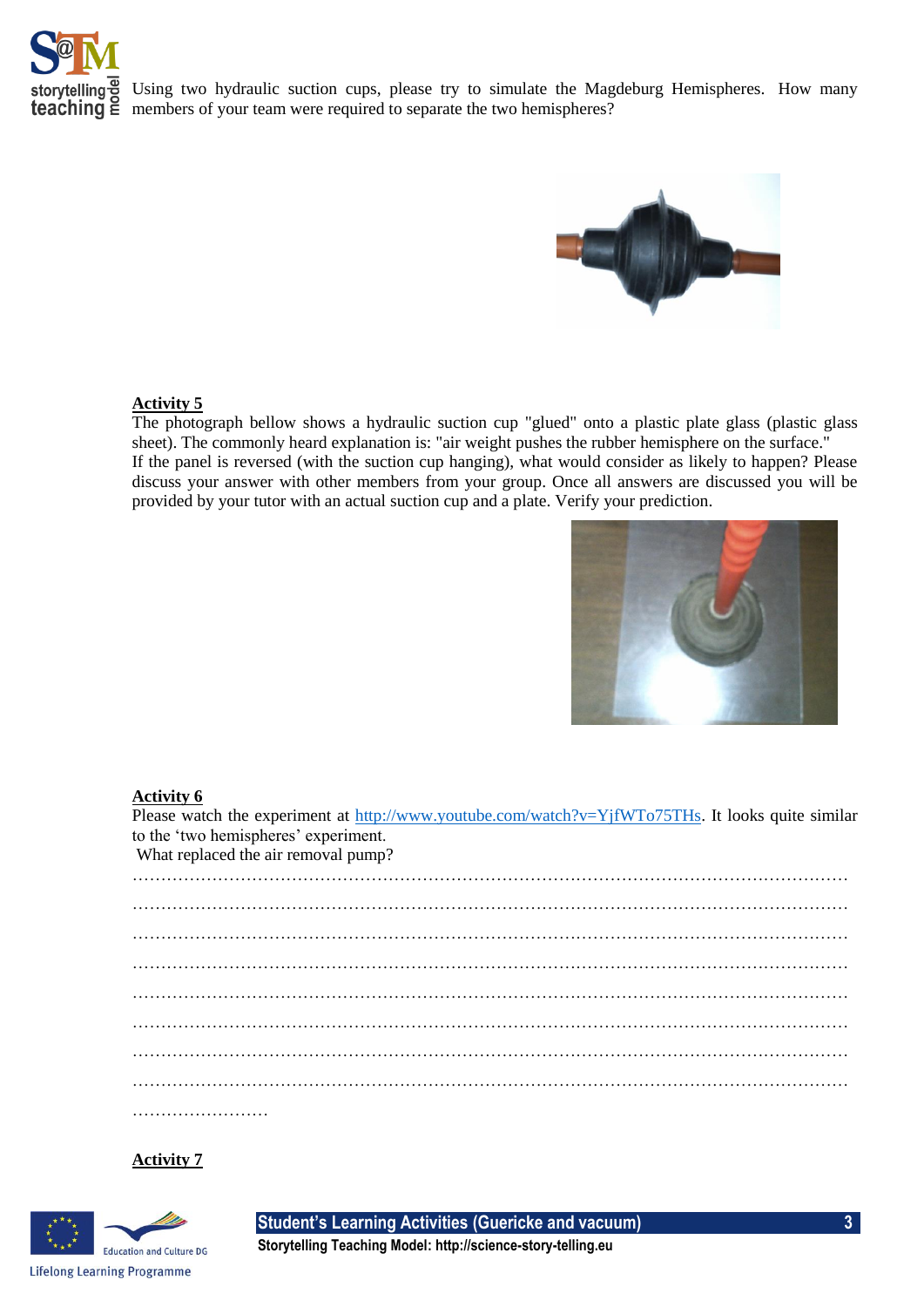Please visit [http://www.aps.org/publications/apsnews/201210/physicshistory.cfm.](http://www.aps.org/publications/apsnews/201210/physicshistory.cfm) Study the text about the history of theoretical considerations regarding the vacuum and fill the table below.



| <b>Scientists Name</b> | Time<br>period<br>lived | Country<br>worked    | Views about the vacuum                                                                                                                                                                                                                                                                                                                                                                                                                                     |
|------------------------|-------------------------|----------------------|------------------------------------------------------------------------------------------------------------------------------------------------------------------------------------------------------------------------------------------------------------------------------------------------------------------------------------------------------------------------------------------------------------------------------------------------------------|
| Plato                  |                         |                      |                                                                                                                                                                                                                                                                                                                                                                                                                                                            |
| Aristotle              |                         |                      |                                                                                                                                                                                                                                                                                                                                                                                                                                                            |
| Evangelista            |                         |                      |                                                                                                                                                                                                                                                                                                                                                                                                                                                            |
| Torricelli             |                         |                      |                                                                                                                                                                                                                                                                                                                                                                                                                                                            |
| <b>Blaise Pascal</b>   |                         |                      |                                                                                                                                                                                                                                                                                                                                                                                                                                                            |
| Otto von Guericke      | $(1602 - 1686)$         | Germany              |                                                                                                                                                                                                                                                                                                                                                                                                                                                            |
| Various                | 21 century              | Various<br>Countries | In the twentieth century, physicists went<br>far beyond this. What they found was not<br>an "empty place, wherein no substance<br>should be," but rather a vacuum filled<br>with wonders: electromagnetic radiation<br>(including that from the last gasp of the<br>Big Bang), a sea of virtual particle-<br>antiparticle pairs, a space bent out of<br>shape by gravitational warping $-$ all these<br>unimaginable to earlier physics and<br>physicists. |

# **Activity 8**

Using the list of ideas that describe the characteristics of science and the ways it develops, try to locate and write these ideas in the story you heard and the activities of this lesson. These ideas that scientists call Nature of Science (Nature Of Science-NOS- ) are:

Characteristics of Nature of Science (NOS)

- **1.** Science demands and relies on empirical evidence.
- **2.** Knowledge production in science includes many common features and shared habits of mind.
- **3.** Scientific knowledge is tentative but durable.
- **4.** Laws and theories are related but distinct kinds of scientific knowledge.
- **5.** Science is a highly creative endeavor.
- **6.** Science has a subjective element.
- **7.** There are historical, cultural, and social influences on science.
- **8.** Science and technology impact each other, but they are not the same.
- **9.** Science and its methods cannot answer all questions.

*Scientists argue that in order to learn science one must first understand what exactly science is. Because it is difficult to define science, scientists give a list of its characteristics.* 

……………………………………………………………………………………………………………… ……………………………………………………………………………………………………………… ……………………………………………………………………………………………………………… ……………………………………………………………………………………………………………… ………………………………………………………………………………………………………..……… ……………………………………………………………………………………………………………… ……………………………………………………………………………………………………………… ………………………………………………………………………………………………………………

**4 Student's Learning Activities (Guericke and vacuum)**